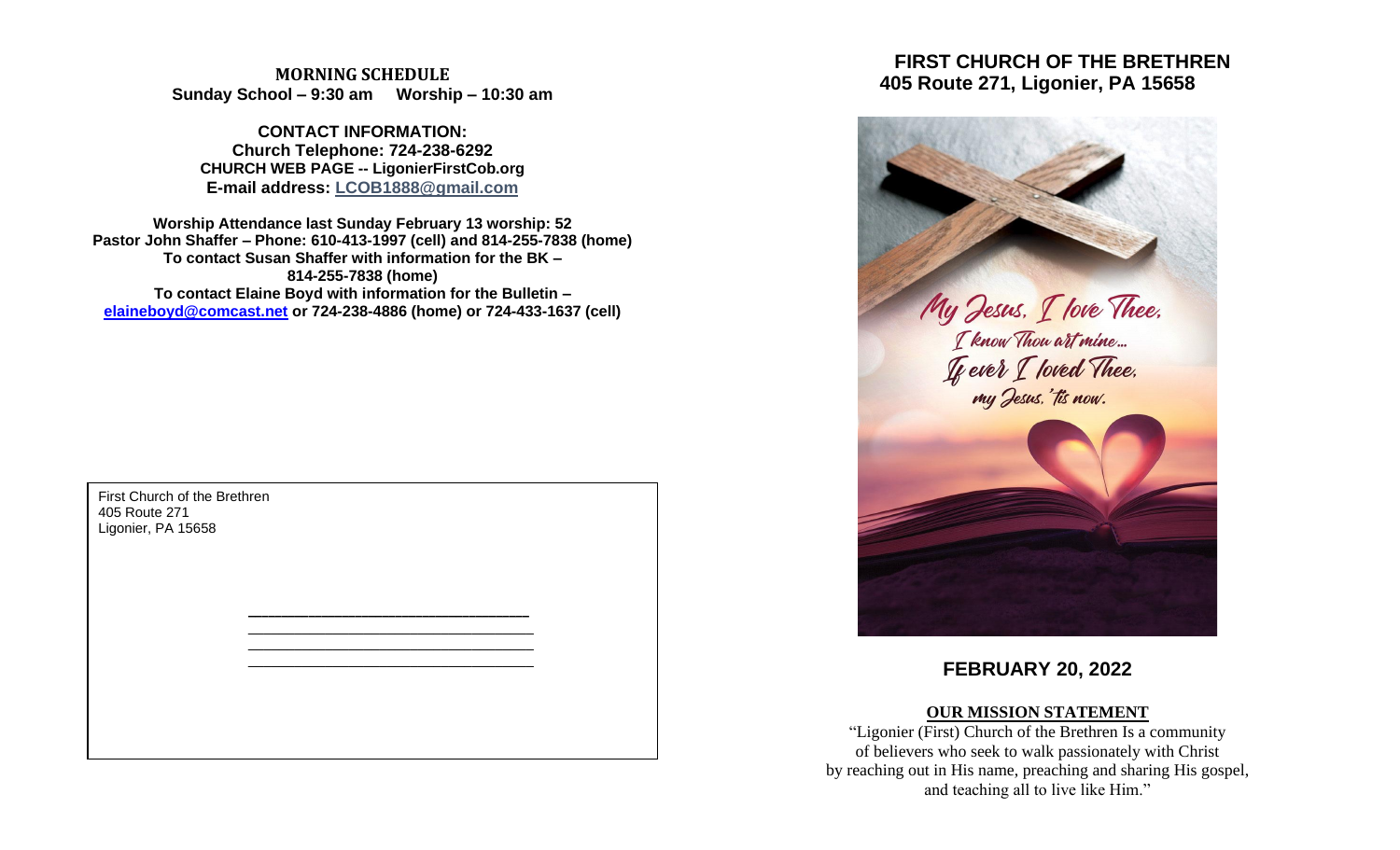### WELCOME AND ANNOUNCEMENTS

#### PRELUDE

#### CALL TO WORSHIP *Responsive Reading*

| Leader:        | Rejoice, people of God: this is our Sabbath day.                |         |  |
|----------------|-----------------------------------------------------------------|---------|--|
| <b>People:</b> | Rejoice, friends in Christ: this is our time for worship.       |         |  |
| Leader:        | God ordained the Sabbath, rest and restoration.                 |         |  |
| <b>People:</b> | God is worthy of worship, our Creator, Healer, and Inspiration. |         |  |
| Leader:        | So then, let us worship God. Amen.                              |         |  |
| *HYMN          | "Come, Christians, Join to Sing"                                | No. 108 |  |

#### INVOCATION PRAYER: *Unison Prayer*

**We come to worship you, God, and we long for comfort. In your arms, this morning, can our distress subside? In the name of Jesus, you hold us as your children and you promise us life, life eternal, life with you. May these promises guide our thoughts and our prayers this morning. Amen**

## OFFERTORY PRAYER: *(Please sign the attendance sheets)*

Lord, we thank for Your faithfulness**.** Thank you that we can always trust in You. You are an abundant God and out of Your great mercy you have given us so much. We give you this offering today. With it we worship You and give our whole selves to You. Please now take it and use it for Your kingdom and Your glory. Amen.

#### OFFERING

#### \*DOXOLOGY

CHILDREN'S MESSAGE Stacey Knupp

#### JOYS AND CONCERNS

| <b>PRAYER HYMN</b>    | "Glorify Thy Name" | No. 29 |
|-----------------------|--------------------|--------|
| <b>MORNING PRAYER</b> |                    |        |
| <b>SCRIPTURE</b>      | <b>Mark 5:1-20</b> |        |

MESSAGE **"Please, Tell Someone!"**

\*CLOSING HYMN **"We've a Story to Tell to the Nations"** No. 296

#### \*BENEDICTION

Pastor: Pastor John Shaffer Lay Leader: Debra McInchok Chorister: Ed Wedge Pianist: Pam Zimmerman

Greeters for February: Dana Shannon Counting Steward for February: Dana Shannon

#### **NOTE FROM WOMEN'S FELLOWSHIP**

We will be having our first meeting in March; date still has not been decided. We are trying something new. We will be having our meetings on Sundays following church. We will be providing a light lunch and are hoping more women will attend. We want to have a brief business meeting and hopefully focus on more fellowship time. All women are welcome to attend.

#### **JOYS FROM WEEK OF FEBRUARY 6, 2022**

- Pastor John had a fall on Thursday, put a knot on his head and is ok
- JoAnne McWherter recovered from her setback and is back in rehab
- A big thank you to all the Youth leaders who planned the combined Sunday School bash this morning that brought 15 children and 14 adults to share the Sunday School hour – a great time was had by all

#### **OUTREACH FOR FEBRUARY**

The outreach for February is Heifer Project. It began as a Church of the Brethren program and later became an international program supported by people everywhere. Instead of just providing food for a day, it provides for a lifetime of help, that is also to be passed on to another. Please also remember your gently used shoes, wrapped with a rubber band as this project helps fund the Honduras orphanage we support. Donations for the local Food Pantry are a year-long outreach of our church. This service is provided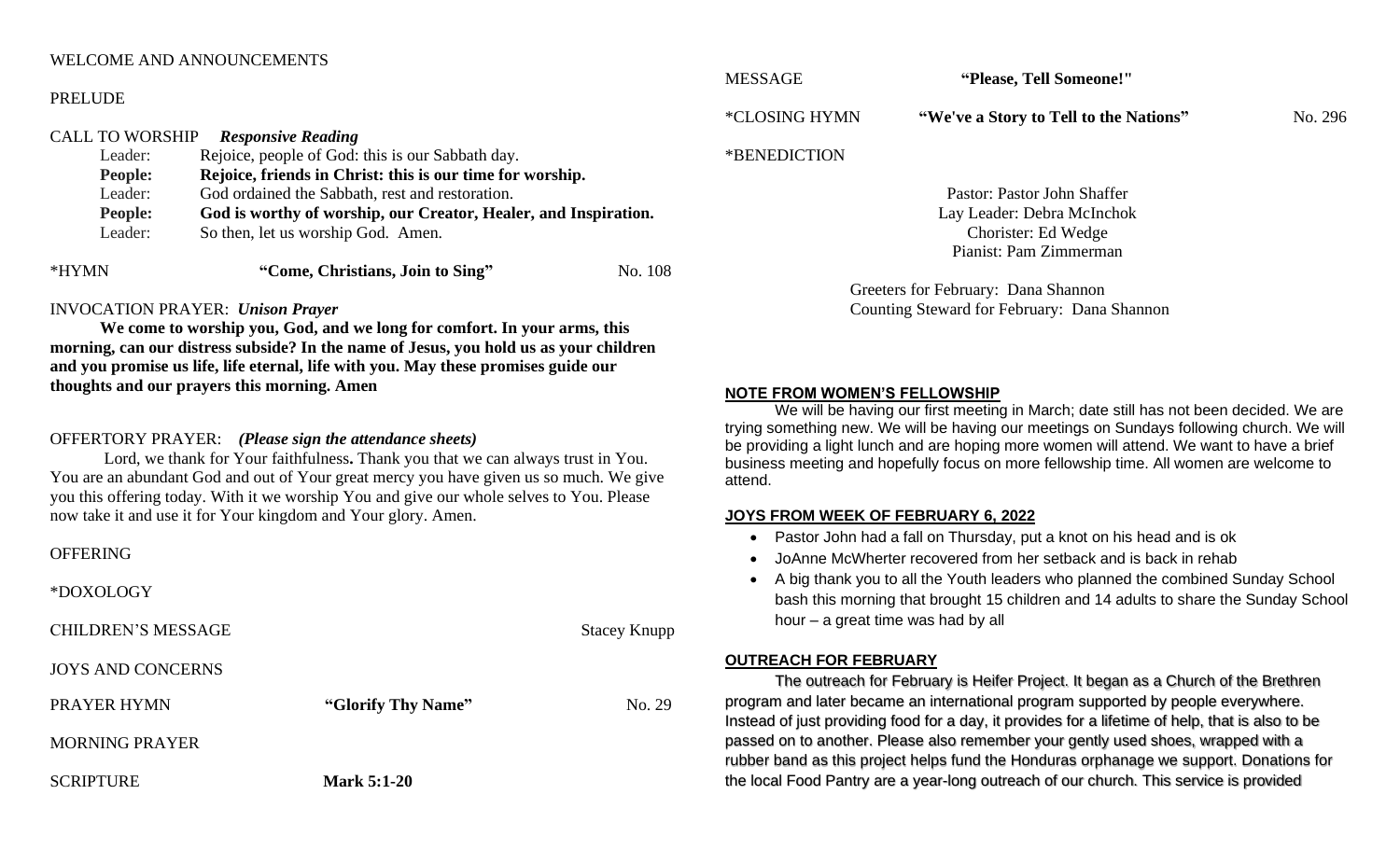monthly at Holy Trinity Catholic Church in Ligonier and is supported by the Association of Churches. At present approximately 100 families are being served. Please be generous with your donations as the Westmoreland County Food Bank has lessened the amount they are providing.

## **RITA'S CLOSET**

Rita's Closet opens Mondays at the First Church of the Brethren, 10:00 am to 6:00 pm. If you are unable to make it on a Monday, please call Darlene Rummel at 814-243-7156 to schedule a time more convenient. All donated clothes were freely given and are free to you. Please come and check us out.

## **ACTIVITIES THIS WEEK**

**Today, 9:30 am, Church Social Hall – A combined Sunday School Class for all ages to celebrate Valentine's Day – everyone is invited to attend and participate – refreshments provided Wednesday, 6:30 pm – Bible Study – the book of Acts is subject of our study – refreshments are available**

**Thursday, 9:00 am -- The Happy Stitchers** 

**Thursday, 9:00 am to Noon – Pastor John's Office Hours**

## **UPCOMING EVENTS**

**Saturday, April 9, 2022 – Women's Fellowship making ham loaves**

**Saturday, April 9, 2022, Camp Harmony – Hogar Enm,anuel's Dinner/Theater featuring the play "***FLOODED! The First Lockdown***"**

**Saturday, June 11, 2022 – Memorial Service for Charles and Fay Harr**

**Saturday, October 15, 2022, Camp Harmony – 2022 Western PA District Conference**

#### **\*\*\*CHURCH FAMILY\*\*\***

**We all know that when someone has cancer it not only affects that person, it puts stress on the whole family. Well three families are going through the stress of chemotherapy treatments and we can help with some of that stress. I would like to start a Meal Train in our Church for them. How can I help you ask – Below is a list of the things that you can do.**

- **1. Pick up a Gift Card for a local Restaurant, Giant Eagle, Sheetz, etc. so they will be able to pick up a meal on the way home from treatments, get gas, get snacks for treatments, etc.**
- **2. If you like to cook, a homemade meal would be great: soups and comfort food. Please contact me and we will set up a date and time for the meal. If you cannot deliver the meal, I will pick up the meal and drop it off**

**I have been in contact with each family and have gotten a treatment schedule. If you would like to help, please contact me. Please call me with any questions at 724-331- 2228. I look forward to hearing from you. s/Stacey Knupp**

**Gratitude is not only the greatest of virtues, but the parent of all the others.** *— Cicero*

**Gratitude makes sense of our past, brings peace for today, and creates a vision for tomorrow.**

*— Melody Beattie, author*

**Let gratitude be the pillow upon which you kneel to say your nightly prayer.** *— Maya Angelou*